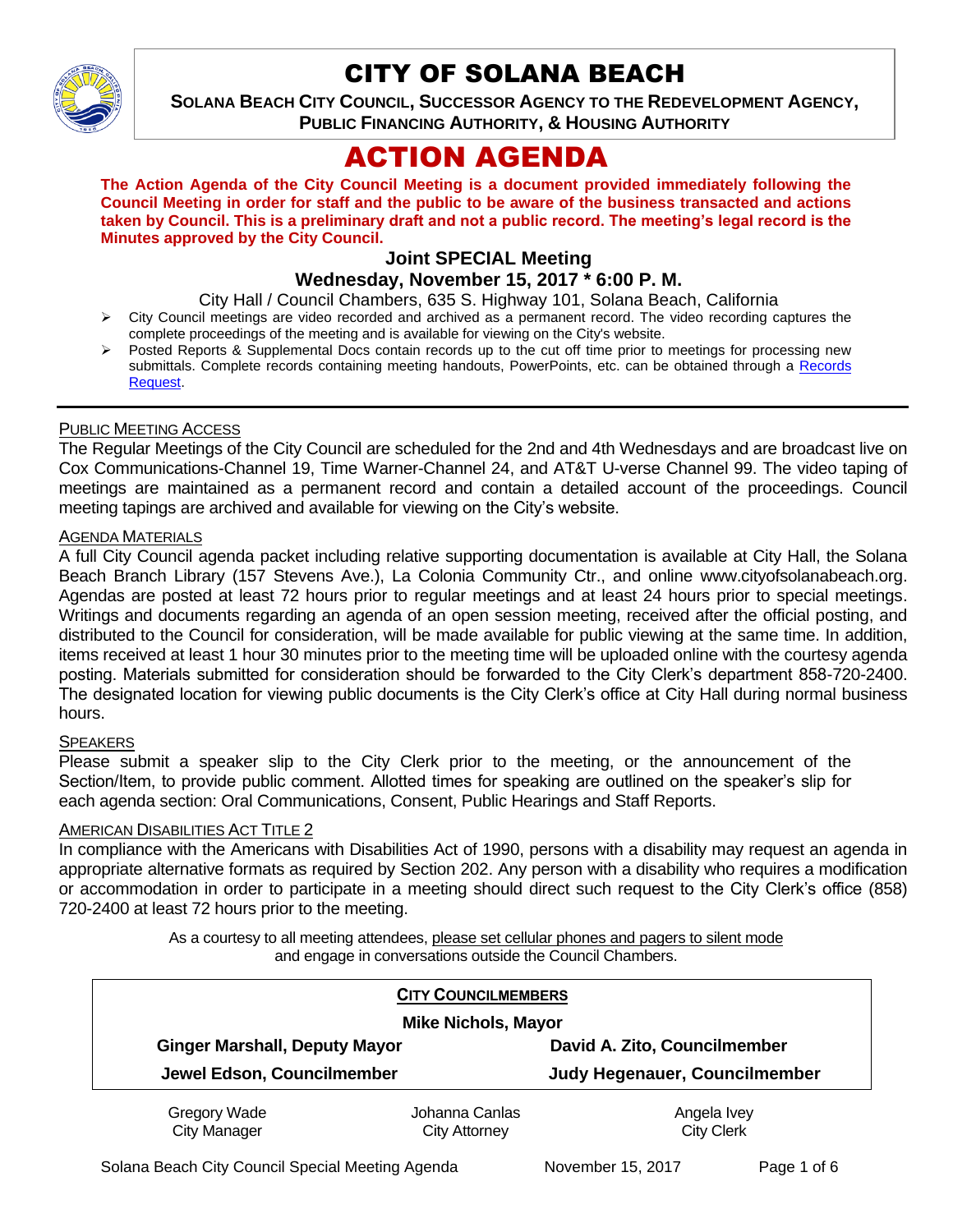## SPEAKERS:

Please submit your speaker slip to the City Clerk prior to the meeting or the announcement of the Item. Allotted times for speaking are outlined on the speaker's slip for Oral Communications, Consent, Public Hearings and Staff Reports.

### READING OF ORDINANCES AND RESOLUTIONS:

Pursuant to Solana Beach Municipal Code Section 2.04.460, at the time of introduction or adoption of an ordinance or adoption of a resolution, the same shall not be read in full unless after the reading of the title, further reading is requested by a member of the Council. If any Councilmember so requests, the ordinance or resolution shall be read in full. In the absence of such a request, this section shall constitute a waiver by the council of such reading.

# **CALL TO ORDER AND ROLL CALL:**

**CLOSED SESSION REPORT:** (when applicable)

# **FLAG SALUTE:**

## **APPROVAL OF AGENDA: COUNCIL ACTION: Approved 5/0**

## **PROCLAMATIONS/CERTIFICATES:** *Ceremonial*

*None at the posting of this agenda*

**PRESENTATIONS:** Ceremonial items that do not contain in-depth discussion and no action/direction.

1. KAABOO Event Wrap-up

# **ORAL COMMUNICATIONS:**

This portion of the agenda provides an opportunity for members of the public to address the City Council on items relating to City business and not appearing on today's agenda by submitting a speaker slip (located on the back table) to the City Clerk. Comments relating to items on this evening's agenda are taken at the time the items are heard. Pursuant to the Brown Act, no action shall be taken by the City Council on public comment items. Council may refer items to the City Manager for placement on a future agenda. The maximum time allotted for each presentation is THREE MINUTES (SBMC 2.04.190). Please be aware of the timer light on the Council Dais.

# **COUNCIL COMMUNITY ANNOUNCEMENTS / COMMENTARY:**

*An opportunity for City Council to make brief announcements or report on their activities. These items are not agendized for official City business with no action or substantive discussion.* 

# **A. CONSENT CALENDAR:** (Action Items) (A.1. - A.4.)

Items listed on the Consent Calendar are to be acted in a single action of the City Council unless pulled for discussion. Any member of the public may address the City Council on an item of concern by submitting to the City Clerk a speaker slip (located on the back table) before the Consent Calendar is addressed. Those items removed from the Consent Calendar by a member of the Council will be trailed to the end of the agenda, while Consent Calendar items removed by the public will be discussed immediately after approval of the Consent Calendar.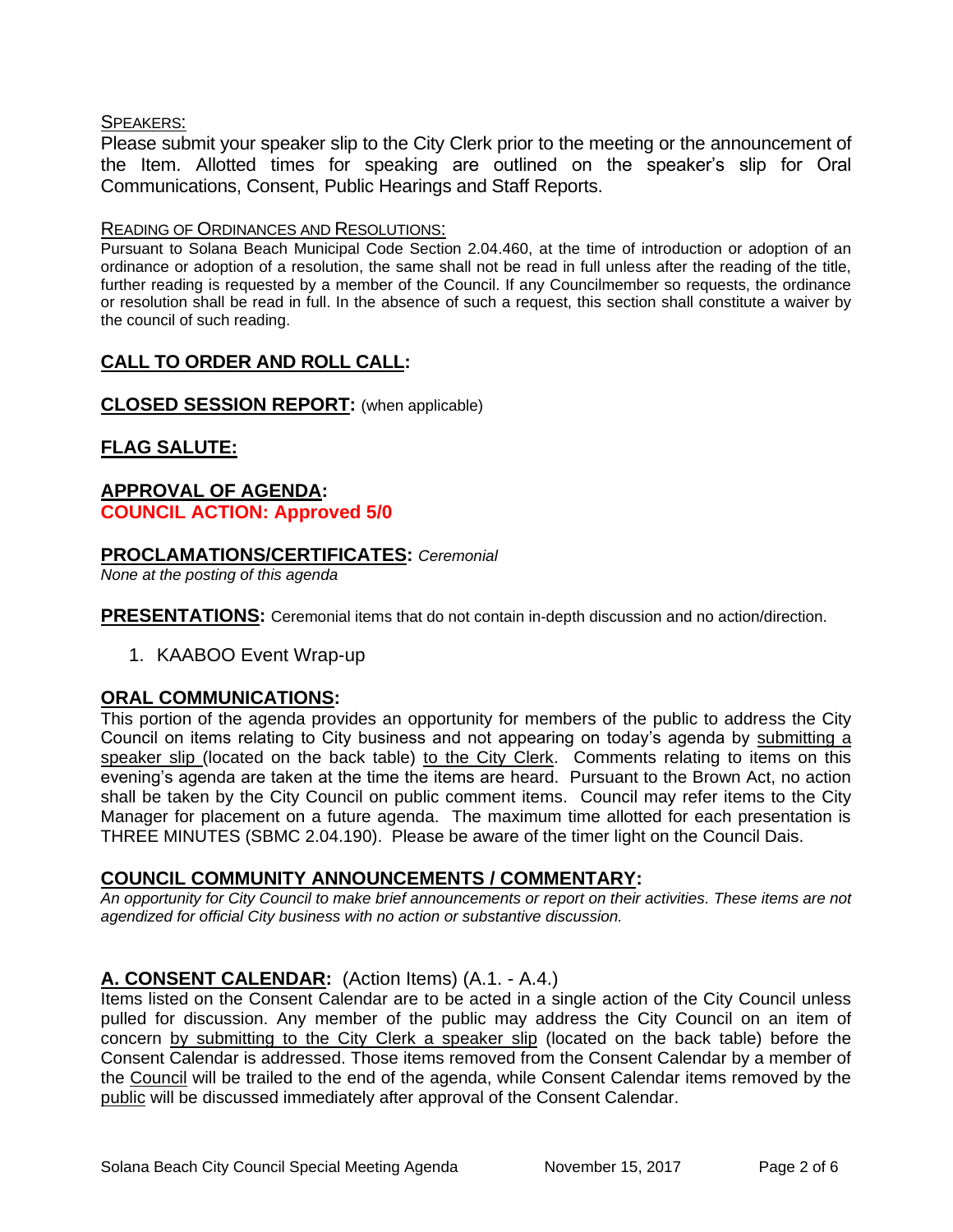## **A.1. Register Of Demands.** (File 0300-30)

Recommendation: That the City Council

1. Ratify the list of demands for October 21, 2017 through October 27, 2017.

[Item A.1. Report \(click here\)](https://solanabeach.govoffice3.com/vertical/Sites/%7B840804C2-F869-4904-9AE3-720581350CE7%7D/uploads/Item_A.1._Report_(click_here)_-_11-15-17.PDF)

*Posted Reports & Supplemental Docs contain records up to the cut off time, prior to the start of the meeting, for processing new submittals. The final official record containing handouts, PowerPoints, etc. can be obtained through a Records Request to the City Clerk's Office.* **COUNCIL ACTION: Approved 5/0**

## **A.2. General Fund Adopted Budget for Fiscal Year 2017-2018 Changes.** (File 0330-30)

Recommendation: That the City Council

1. Receive the report listing changes made to the Fiscal Year 2017-2018 General Fund Adopted Budget.

[Item A.2. Report \(click here\)](https://solanabeach.govoffice3.com/vertical/Sites/%7B840804C2-F869-4904-9AE3-720581350CE7%7D/uploads/Item_A.2._Report_(click_here)_-_11-15-17.PDF)

*Posted Reports & Supplemental Docs contain records up to the cut off time, prior to the start of the meeting, for processing new submittals. The final official record containing handouts, PowerPoints, etc. can be obtained through a Records Request to the City Clerk's Office.* **COUNCIL ACTION: Approved 5/0**

#### **A.4. City Sidewalk Repair Project.** (File 0820-45)

Recommendation: That the City Council

- 1. Adopt **Resolution 2017-157**:
	- a. Authorizing the City Council to accept as complete the City Sidewalk Repair Project, Bid No. 2016-06, constructed by to Miramar General Engineering.
	- b. Authorizing the City Clerk to file a Notice of Completion.

[Item A.4. Report \(click here\)](https://solanabeach.govoffice3.com/vertical/Sites/%7B840804C2-F869-4904-9AE3-720581350CE7%7D/uploads/Item_A.4._Report_(click_here)_-_11-15-17.PDF)

*Posted Reports & Supplemental Docs contain records up to the cut off time, prior to the start of the meeting, for processing new submittals. The final official record containing handouts, PowerPoints, etc. can be obtained through a Records Request to the City Clerk's Office.* **COUNCIL ACTION: Approved 5/0**

#### **NOTE: The City Council shall not begin a new agenda item after 10:30 p.m. unless approved by a unanimous vote of all members present. (SBMC 2.04.070)**

# **B. PUBLIC HEARINGS:** (B.1.)

This portion of the agenda provides citizens an opportunity to express their views on a specific issue as required by law after proper noticing by submitting a speaker slip (located on the back table) to the City Clerk. After considering all of the evidence, including written materials and oral testimony, the City Council must make a decision supported by findings and the findings must be supported by substantial evidence in the record. An applicant or designees for a private development/business project, for which the public hearing is being held, is allotted a total of fifteen minutes to speak, as per SBMC 2.04.210. A portion of the fifteen minutes may be saved to respond to those who speak in opposition. All other speakers have three minutes each. Please be aware of the timer light on the Council Dais.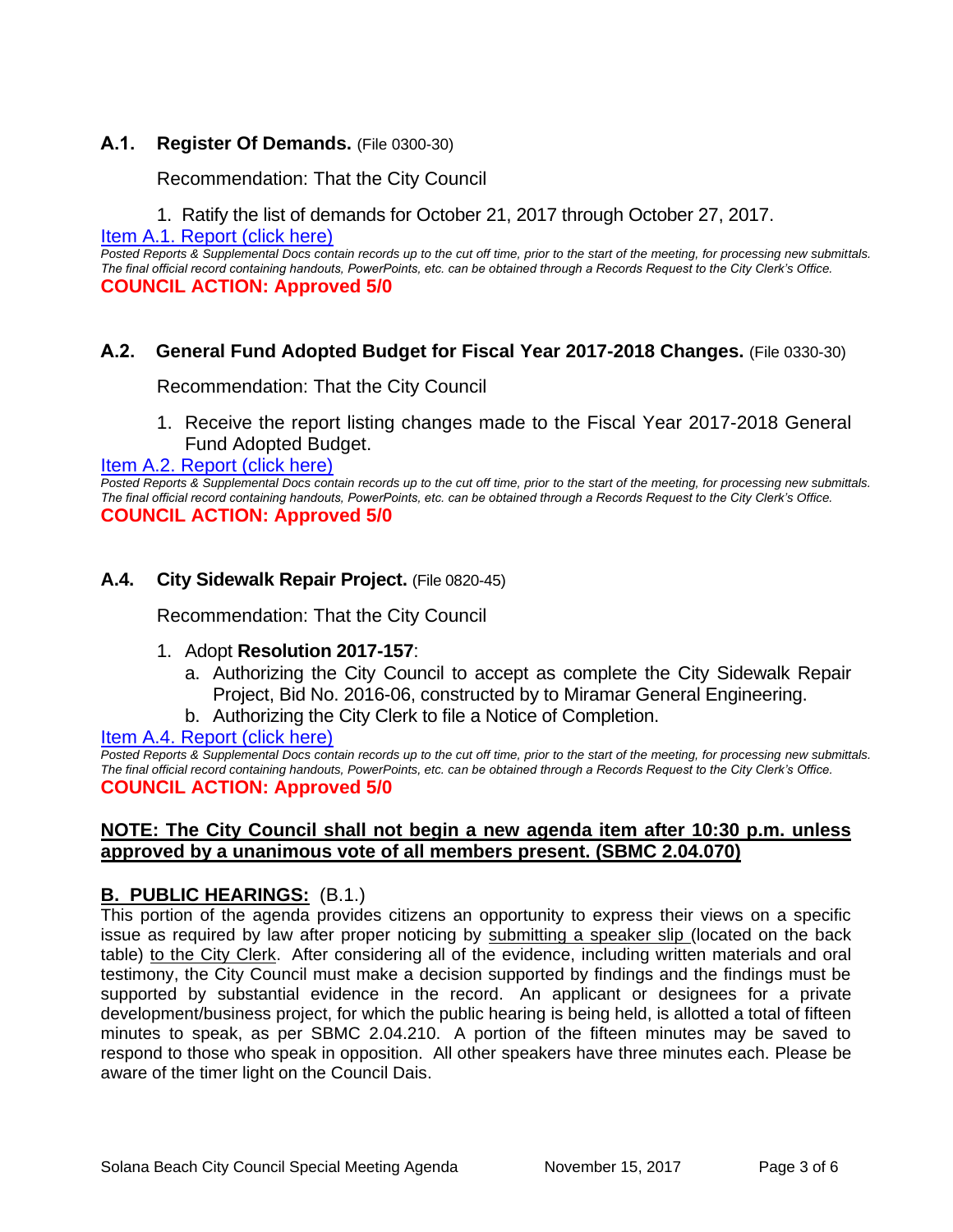# B.1. Public Hearing: Introduce (1<sup>st</sup> Reading) Ordinance 483 Establishing a **Community Choice Aggregation Program and Approving the Implementation Plan and Statement of Intent.** (File 1010-40)

Recommendation: That the City Council

- 1. Conduct the Public Hearing: Open the Public Hearing, Report Council Disclosures, Receive Public Testimony, and Close the Public Hearing.
- 2. Find the project exempt from the California Environmental Quality Act pursuant to Section 15303 of the State CEQA Guidelines.
- 3. Approve **Resolution 2017-163** approving the Implementation Plan and Statement of Intent and directing the City Manager to submit it to the CPUC for certification.
- 4. Introduce **Ordinance 483** to establish the Solana Beach CCA program.

[Item B.1. Report \(click here\)](https://solanabeach.govoffice3.com/vertical/Sites/%7B840804C2-F869-4904-9AE3-720581350CE7%7D/uploads/Item_B.1._Report_(click_here)_-_11-15-17.PDF)

B.1. Supplemental [Documents \(11-15-17 updated 4:20pm\) -](https://solanabeach.govoffice3.com/vertical/Sites/%7B840804C2-F869-4904-9AE3-720581350CE7%7D/uploads/B.1._Supplemental_Documents_(11-15-17_updated_420pm)_-_R.pdf) R

*Posted Reports & Supplemental Docs contain records up to the cut off time, prior to the start of the meeting, for processing new submittals. The final official record containing handouts, PowerPoints, etc. can be obtained through a Records Request to the City Clerk's Office.* **COUNCIL ACTION: Approved 5/0 to close the public hearing. COUNCIL ACTION: Approved 4/1 (Noes: Marshall)**

# **C. STAFF REPORTS**: (C.1. – C.2.)

*Submit speaker slips to the City Clerk.*

# **C.1. Community Grant Requests Fiscal Year 2017-18.** (File 0330-25)

Recommendation: That the City Council

1. Receive the Staff Report, Community Grant applications and consider the presentations from the grant applicants. This item will come back to the City Council at the December 13, 2017 City Council Meeting for Council's grant allocations.

[Item C.1. Report \(click here\)](https://solanabeach.govoffice3.com/vertical/Sites/%7B840804C2-F869-4904-9AE3-720581350CE7%7D/uploads/Item_C.1._Report_(click_here)_-_11-15-17.PDF)

*Posted Reports & Supplemental Docs contain records up to the cut off time, prior to the start of the meeting, for processing new submittals. The final official record containing handouts, PowerPoints, etc. can be obtained through a Records Request to the City Clerk's Office.* **Presentations**

**C.2. Calling Upon Congress to Continue the Existing DACA (Deferred Action for Childhood Arrivals) Program and Provide DACA Recipients with a Pathway to Permanent Residence and Eventually US Citizenship.** (File 0480-60)

Recommendation: That the City Council

1. Consider approval of **Resolution 2017-164** calling upon Congress to continue the existing DACA program and provide DACA recipients with a pathway to permanent residence and eventually US citizenship.

[Item C.2. Report \(click here\)](https://solanabeach.govoffice3.com/vertical/Sites/%7B840804C2-F869-4904-9AE3-720581350CE7%7D/uploads/Item_C.2._Report_(click_here)_-_11-15-17.PDF)

C.2. Supplemental [Documents \(11-15-17 updated 5:00pm\)](https://solanabeach.govoffice3.com/vertical/Sites/%7B840804C2-F869-4904-9AE3-720581350CE7%7D/uploads/C.2._Supplemental_Documents_(11-15-17_updated_5pm)_-_R.pdf) - R

*Posted Reports & Supplemental Docs contain records up to the cut off time, prior to the start of the meeting, for processing new submittals. The final official record containing handouts, PowerPoints, etc. can be obtained through a Records Request to the City Clerk's Office.* **COUNCIL ACTION: Approved 5/0 with modifications.**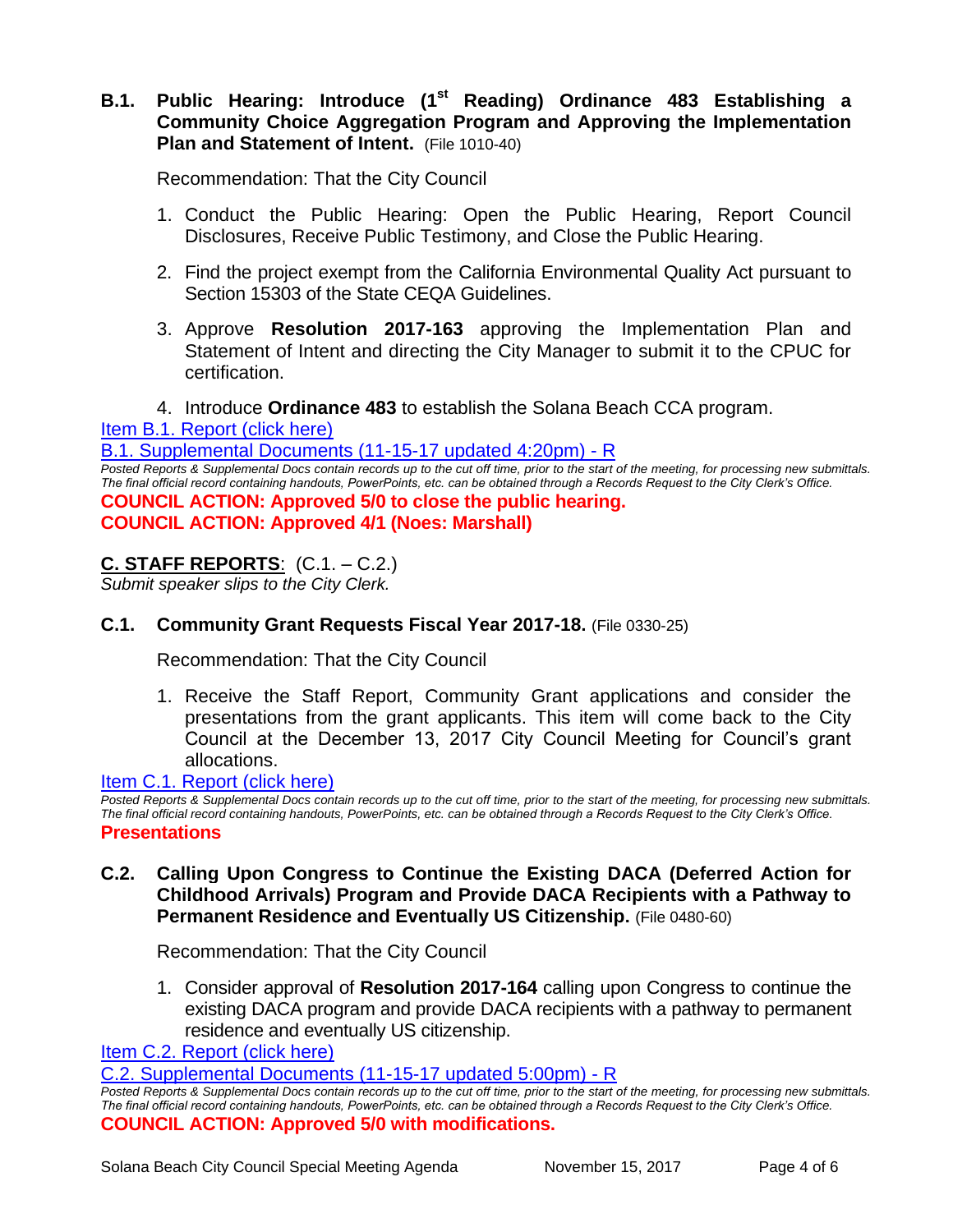# **A. CONSENT CALENDAR:** (Action Item) (A.3.)

## **A.3. Plaza Street Fountain Repairs Construction Contract.** (File 0820-40)

Recommendation: That the City Council

#### 1. Adopt **Resolution 2017-161**:

- a. Awarding a construction contract for the Plaza Street Fountain Repair Project, Bid No. 2017-09, in the amount of \$25,799.21, to California Aquatics.
- b. Approving an amount of \$2,200.79 for construction contingency.
- c. Authorizing the City Manager to execute the construction contract on behalf of the City.
- d. Appropriating \$28,000 from the City CIP Reserve fund into the City CIP project for the Plaza Street Fountain Repair Project.
- e. Authorizing the City Treasurer to amend the FY 2017/18 Adopted Budget accordingly.

#### [Item A.3. Report \(click here\)](https://solanabeach.govoffice3.com/vertical/Sites/%7B840804C2-F869-4904-9AE3-720581350CE7%7D/uploads/Item_A.3._Report_(click_here)_-_11-15-17.PDF)

*Posted Reports & Supplemental Docs contain records up to the cut off time, prior to the start of the meeting, for processing new submittals. The final official record containing handouts, PowerPoints, etc. can be obtained through a Records Request to the City Clerk's Office.* **COUNCIL ACTION: Approved 5/0 to not proceed with this project at this time.**

## **WORKPLAN COMMENTS:**

*Adopted June 8, 2016*

### **COMPENSATION & REIMBURSEMENT DISCLOSURE:**

GC: Article 2.3. Compensation: 53232.3. (a) Reimbursable expenses shall include, but not be limited to, meals, lodging, and travel. 53232.3 (d) Members of a legislative body shall provide brief reports on meetings attended at the expense of the local agency at the next regular meeting of the legislative body.

#### **COUNCIL COMMITTEE REPORTS:**

#### **Regional Committees: (outside agencies, appointed by this Council)**

- a. City Selection Committee (meets twice a year) Nichols (Edson, alternate).
- b. County Service Area 17 Marshall (Nichols, alternate).
- c. Escondido Creek Watershed Authority Marshall/Staff (no alternate).
- d. League of Ca. Cities' San Diego County Executive Committee Nichols (Edson, alternate) and any subcommittees.
- e. League of Ca. Cities' Local Legislative Committee Nichols (Edson, alternate)
- f. League of Ca. Cities' Coastal Cities Issues Group (CCIG) Nichols (Edson, alternate)
- g. North County Dispatch JPA Marshall (Edson, alternate).
- h. North County Transit District Edson (Nichols, alternate)
- i. Regional Solid Waste Association (RSWA) Nichols (Hegenauer, alternate).
- j. SANDAG Zito (Primary), Edson (1<sup>st</sup> alternate), Nichols ( $2<sup>nd</sup>$  alternate) and any subcommittees.
- k. SANDAG Shoreline Preservation Committee Zito (Hegenauer, alternate).
- l. San Dieguito River Valley JPA Hegenauer (Nichols, alternate).
- m. San Elijo JPA Marshall, Zito (City Manager, alternate).
- n. 22<sup>nd</sup> Agricultural District Association Community Relations Committee Marshall, Edson.